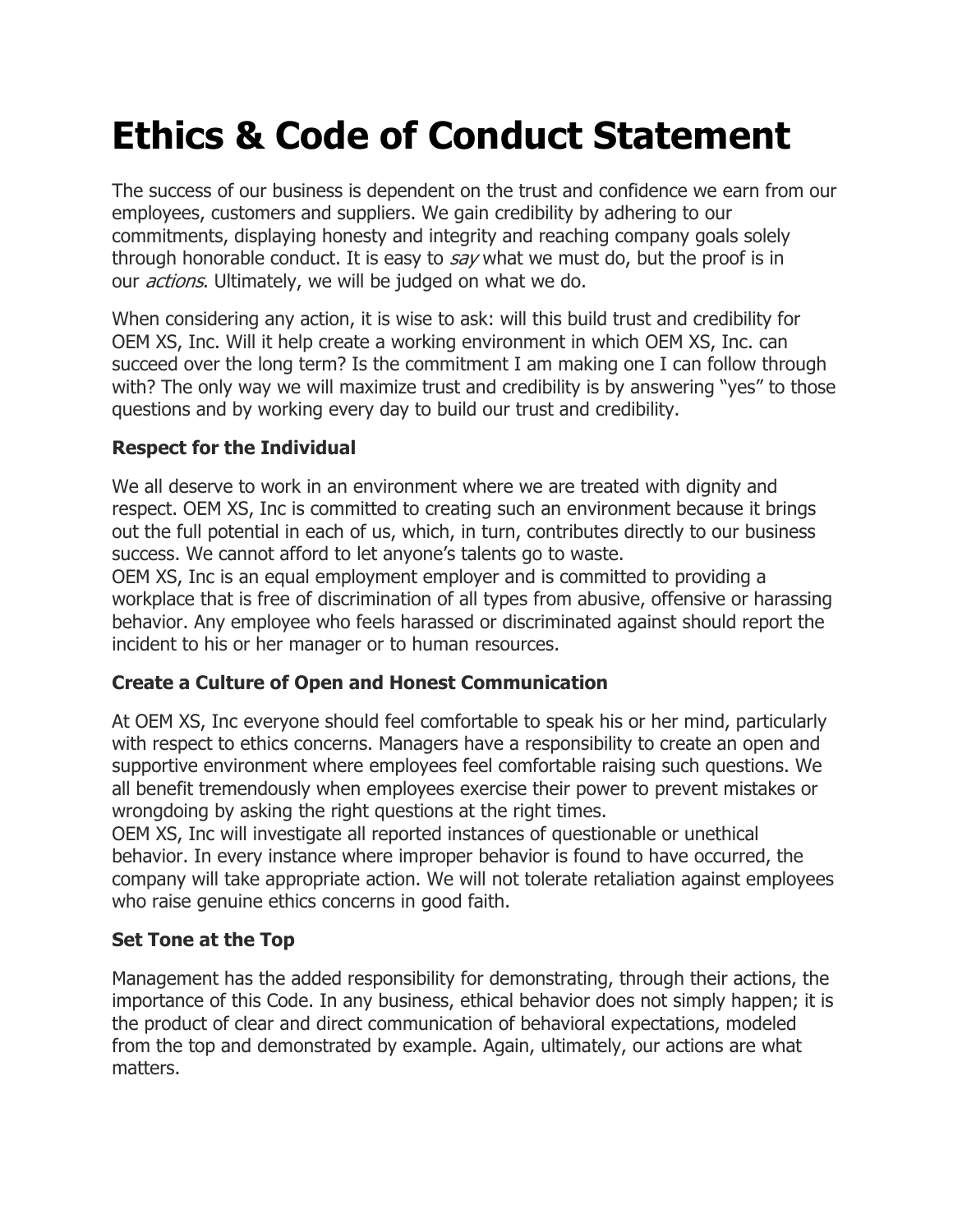To make our Code work, managers must be responsible for promptly addressing ethical questions or concerns raised by employees and for taking the appropriate steps to deal with such issues. Managers should not consider employees' ethics concerns as threats or challenges to their authority, but rather as another encouraged form of business communication. At OEM XS, Inc, we want the ethics dialogue to become a natural part of daily work.

## Uphold the Law

OEM XS, Inc commitment to integrity begins with complying with laws, rules and regulations where we do business. Further, each of us must have an understanding of the company policies, laws, rules and regulations that apply to our specific roles. If we are unsure of whether a contemplated action is permitted by law or OEM XS, Inc. policy, we should seek the advice from the resource expert. We are responsible for preventing violations of law and for speaking up if we see possible violations. Because of the nature of our business, some legal requirements warrant specific mention here.

# Competition

We are dedicated to ethical, fair and vigorous competition. We will sell our products and services based on their merit, superior quality, functionality and competitive pricing. We will make independent pricing and marketing decisions and will not improperly cooperate or coordinate our activities with our competitors. We will not offer or solicit improper payments or gratuities in connection with the purchase of goods or services for OEM XS, Inc or the sales of its products or services, nor will we engage or assist in unlawful boycotts of particular customers.

## Proprietary Information

It is important that we respect the property rights of others. We will not acquire or seek to acquire improper means of a competitor's trade secrets or other proprietary or confidential information. We will not engage in unauthorized use, copying, distribution or alteration of software or other intellectual property.

## Selective Disclosure

We will not selectively disclose (whether in one-on-one or small discussions, meetings, presentations, proposals or otherwise) any material nonpublic information with respect to OEM XS, Inc its securities, business operations, plans, contracts, financial condition, results of operations or any development plan. We should be particularly vigilant when making presentations or proposals to customers to ensure that our presentations do not contain material nonpublic information.